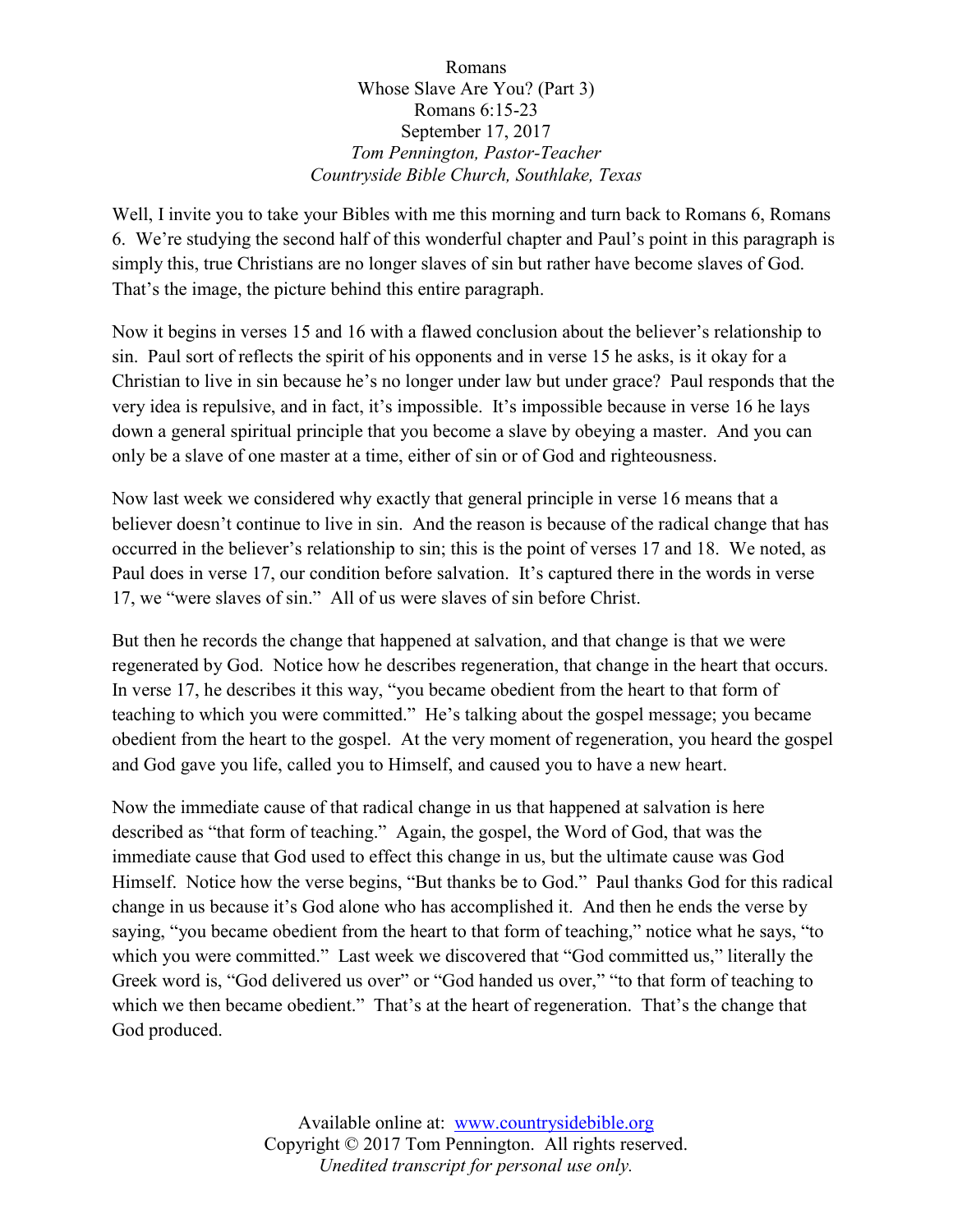Now because of that change, we noted as Paul does here, our condition after salvation, and it's this in verse 18, we were made "slaves of righteousness." Notice verse 18, "and having been freed from sin," as a result of that change called regeneration, we were freed from sin and we became slaves. A better translation would be, "we were made slaves," or "we were enslaved to righteousness." Someone caused us to be enslaved to righteousness. We now obey God from the heart because of this radical change that He produced in our souls in regeneration.

In the words of the new covenant, as we saw last week, He engraved His Word on our hearts, and God is causing us to walk in His ways. We were made slaves of righteousness. We can't help ourselves. If you're in Christ, you will grow in righteousness because you are a slave of righteousness. You have been enslaved by God to righteousness. This is why Christians can't continue in sin. True believers will grow in holiness because they have been, by God, made slaves of righteousness.

Now that brings us this morning to the third part of Paul's argument, the practical ramifications of the believer's relationship to sin. And we see this in verse 19; here Paul gets to the application, if you will, of what he's been teaching us. Now just to remind you of the flow, in verse 18 Paul explained to us who we have become in Christ. We are no longer slaves of sin, but we are slaves of righteousness. That is what theologians call the indicative. An indicative statement is just that, it's a statement. So this is the indicative, this is the statement of what God has done. But then as Paul always does, he follows the indicative, the statement of what God has already done, with an imperative of what we must do. And that imperative comes in verse 19.

Now for the moment, I want us to skip the first half of this verse and we will come back to it later. So it's kind of an aside of Paul as he explains why he's using this illustration. I will cover it, but I want to come back and look at it briefly at the end. So for now, let's look at the middle of verse 19, "For just as you presented your members as slaves to impurity and to lawlessness, resulting in further lawlessness, so now present your members as slaves to righteousness resulting in sanctification."

Now immediately, having even just read that, there are a couple of general observations that we can already make about this verse. First of all, spiritual growth, your spiritual growth, is based on your knowledge of the indicative. In other words, you will only grow spiritually to the extent that you understand what God has already done in you, who you are in Jesus Christ. And it's only as you grasp that that you will grow in holiness.

The opposite side of that, the flipside of that, is another general observation we can make and it's this, our failures in sanctification are always, notice that word, I use it intentionally, our failures in sanctification are always the result of the same problem: failing to understand who we are in Christ or failing to apply who we are in Christ. In the end, that's the ultimate reason for our failures.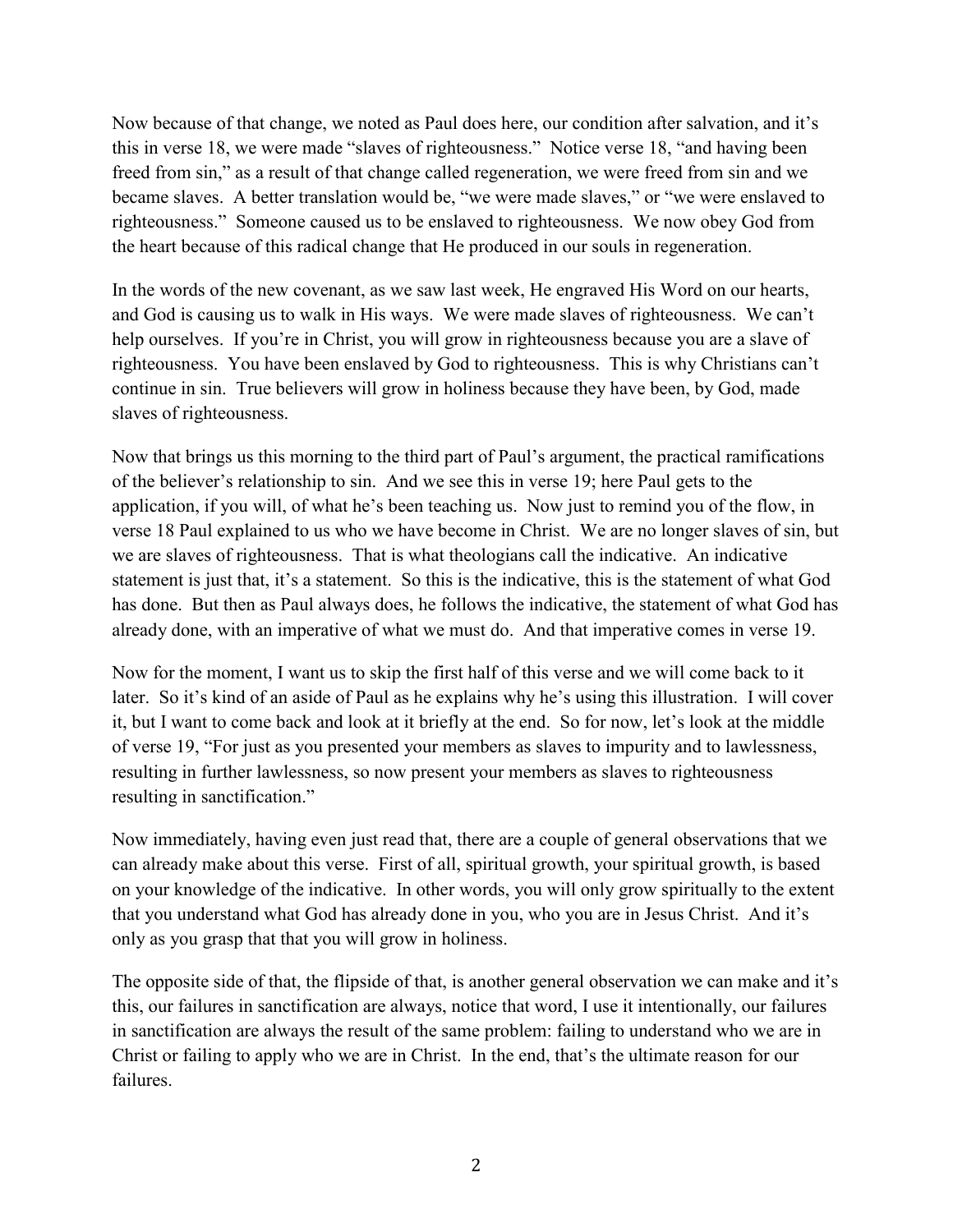Now, what we have then in verse 19, having made those general observations, what we have here in this verse are the practical ramifications, or we could say applications, of what God has done. Look again at what we must do in verse 19, "For just as you presented your members as slaves to impurity and to lawlessness, resulting in further lawlessness, so now present your members as slaves to righteousness, resulting in sanctification. Now notice the key point of this verse, the comparison, "just as," "so now," "just as," "so now." In other words, Paul says there are key similarities between how we served sin before Christ and how we serve God in righteousness now. We can actually look at our past life and learn something about sanctification.

What are those similarities? Well, this is really the heart of what we learn from this verse, so let's look at the similarities together. The first key similarity between our life before Christ and our life after Christ is this, we must serve righteousness expecting the same gradual process. This is the first main point that Paul makes here in verse 19.

Now, before we can unpack what he says, we have to define one key term. You'll notice in the second half of verse 19, twice he uses this expression, "your members," "your members." What does Paul mean by "your members"? Well, let me take you back to verse 12. You remember in verse 12 he refers to our physical bodies, he calls them our mortal bodies. When Paul uses that term he always means this tent we live in, our physical bodies. And then in verse 13 he refers to the members of your body. So Paul, when he speaks of members here, means the parts and components of the human body.

In fact, that's consistent with how Paul uses this word members throughout the New Testament. If you go through the New Testament, you find this word, you'll find that it refers to eyes and hands and feet and ears, your head, your internal organs, and the tongue, the members of your body. But, and here's a key point to remember, the Greek word members and the reference to the body in Paul's use of the language includes not only all the limbs and the organs, but all the components of the physical body. It also includes your brain. Remember, your brain is the connection point between the immaterial part of you, your soul, and the material part of you, your body. And your brain is physical. So, when he's talking about "your members," he's also talking about all of those things pertaining to the brain, its reasoning capacity, it thoughts, its patterns of thinking, it's attitudes, it's emotions, it's imaginations. All of those things are your members.

Now notice what Paul says about our members, verse 19, "For just as," he's talking about before Christ, "just as you presented," in the past, "your members as slaves to impurity and to lawlessness." Now notice first of all that in the original language it's very clear when he says "you" he's speaking here plurally of all the Christians to whom he was writing. If you're a Christian, this is true of you. Before we came to Christ, we presented our members, or we put all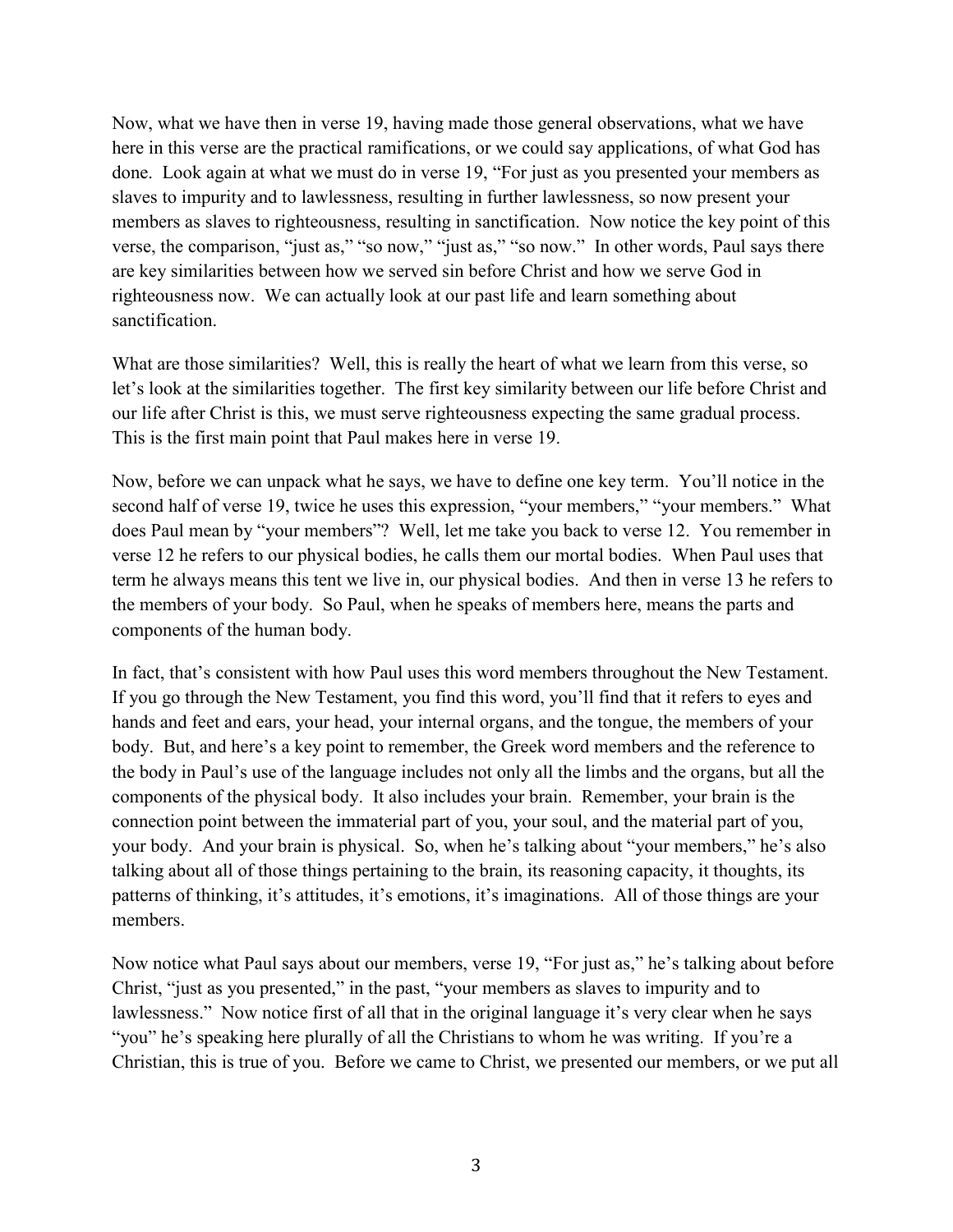of our physical faculties at sin's disposal. How did we do that? Well, we just kept presenting our bodies to sin as its slave. We did whatever sin commanded us to do.

But notice that instead of using the word sin which he's used already throughout this passage, instead of using that word sin again, he uses two synonyms for sin that describe sin a little differently. Notice verse 19, "you presented your members as slaves to impurity and to lawlessness." Those are just synonyms for sin, but they are words that give us a little more insight into sin. The Greek word impurity is literally uncleanness, uncleanness. Here Paul pictures sin as a moral pollution that taints our souls.

And then he uses the word lawlessness and lawlessness is the very heart of sin, because lawlessness is a failure to obey the Law of God, whether it's the Law of God written in the Scripture, or whether, as chapter 2 describes, it's the Law of God written on every human heart. Lawlessness is a failure to obey the Law of God; and that is the essence of sin. In fact, the Apostle John, in 1 John 3:4 says, "Everyone who practices sin also practices lawlessness," and then he says this, "for," because, "sin is lawlessness."

At its heart, sin is a refusal to obey the Law of God. So Paul says then, before Christ, we just kept presenting our bodies and all of our faculties to sin as its slave. Day after day after day, we just kept on obeying whatever sin told us to do. And what happened? Notice verse 19, "it resulted in further lawlessness." In other words, that daily pattern of obedience to sin resulted in more sin; that's what he is saying.

This is the way it always is; when we obey sin, it's never content! Get that in your mind, sin will never be satisfied. Paul personifies sin here as a tyrant. And it is, because it's never satisfied, it always wants more. You give it a little, it's not going to be happy with that, it's going to demand more of you. You can't manage or control sin. Whether you're an unbeliever or believer, understand this, you can't give sin a little because you enjoy that and expect it to stay like that. It will take more. It is a tyrant. It wants you to commit the same sin more often than you do now. And then it wants you to commit sins in darker and more sinful ways. And then it wants you to add to that other sins as well until you have become truly, in every sense, a slave of sin.

But I don't want you to miss Paul's point here. Paul's point is that sin's growth in your life before Christ was what? It was gradual. I mean, think about a sin for a moment that dominated your life before Christ, any sin that was really a huge part of your life before Christ. The first time you committed that sin, it felt uncomfortable, it felt odd, it felt awkward. But then, as you obeyed sin, again and again and again, it gradually became more comfortable, and it became more frequent, and then it became more pervasive. It began to reach out into other areas of your life. It wasn't restricted and restrained. And, in addition, its expressions became increasingly dark and sinful. And eventually you became its slave.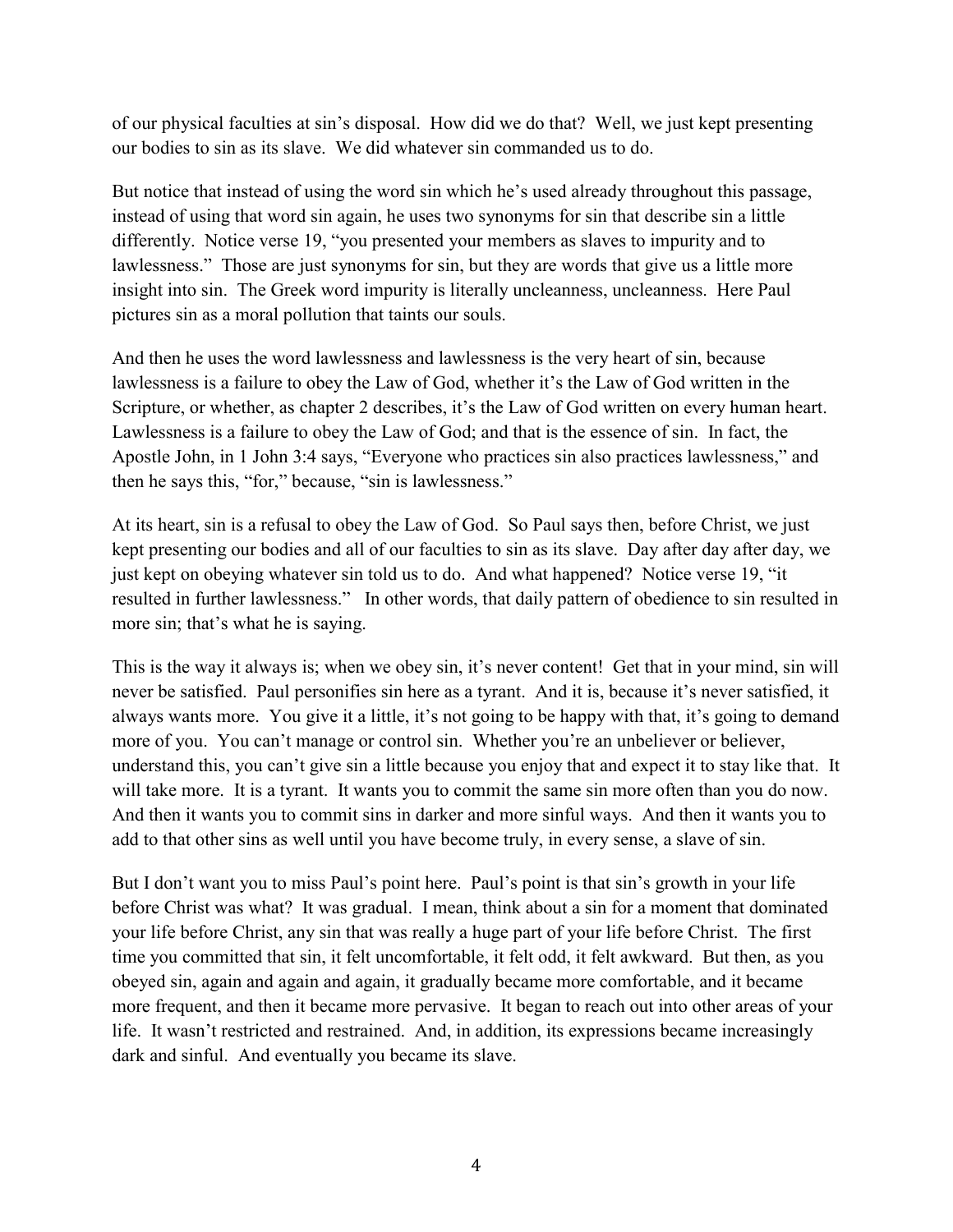That's how sin always works. It's how it worked in your life. It's how it worked in my life. That sin that you tolerate today will not stay at the same level. Like a drug, it will require more and more of you in order for it to be satisfied. So slavery to sin results in more and more increasing sin.

Now look again at verse 19, he says, "just as you presented your members as slaves to impurity and to lawlessness, resulting in further lawlessness, so now," he's making a comparison, "present your members as slaves to righteousness, resulting in sanctification." Remember verse 18, we've already been freed from slavery to sin, and God has enslaved us to righteousness. That's the indicative, that's what God has already done.

So now what are we supposed to do? Well, verse 19 says, "so now," on a daily basis, put the members of your body at the disposal of righteousness as its slave. By the way, there's an important point to be made here, when he says, "present the members of your body," it's reminding us that the body itself is not inherently sinful. In fact, your body can be used in the service of sin, and it was before Christ, and it can also be used in the service of God. That's why Paul says in 1 Corinthians 6, "you are not your own," "you have been bought with a price: therefore [*What?*] glorify God in your body," which is God's. So put your members at the disposal of righteousness as its slave, just like you did with sin before Christ. And what happens when you do that? Notice verse 19, "resulting in sanctification."

You see, a pattern of presenting your members to righteousness, that is, a pattern of presenting yourself and everything you are to right thoughts, to right attitudes, to right actions, and doing that day after day after day, will result in your growing in sanctification. You will become more righteous. You will become increasingly purer and increasingly holier.

Don't miss the huge point here, and it's a very important one. Paul's point is that the gradual process that occurred with sin before Christ is the same gradual process required to grow in holiness or sanctification. Both before and after Christ, the process is not normally sudden or dramatic. With your slavery to sin and your obedience to it, there was a slow steady increase in lawlessness. With your slavery to righteousness, you should expect that same slow steady process in growing into sanctification.

Now don't misunderstand, that doesn't mean that there can't be growth spurts in the Christian life. There can be periods of rapid growth just like physically, you know, our kids one day are small and eating a thimble's full of food, and it seems like the next day they're huge and they're eating more food than we can keep on the table. What happened? Well, there's a growth spurt. That can happen in the Christian life as well. But normally, generally it's true, that both our growth in slavery to sin before Christ and our growth in slavery to righteousness now, are steady gradual processes. It's important to understand that. Don't buy into the holiness teaching that says there's going to be this miraculous experience; and one day you're going to be this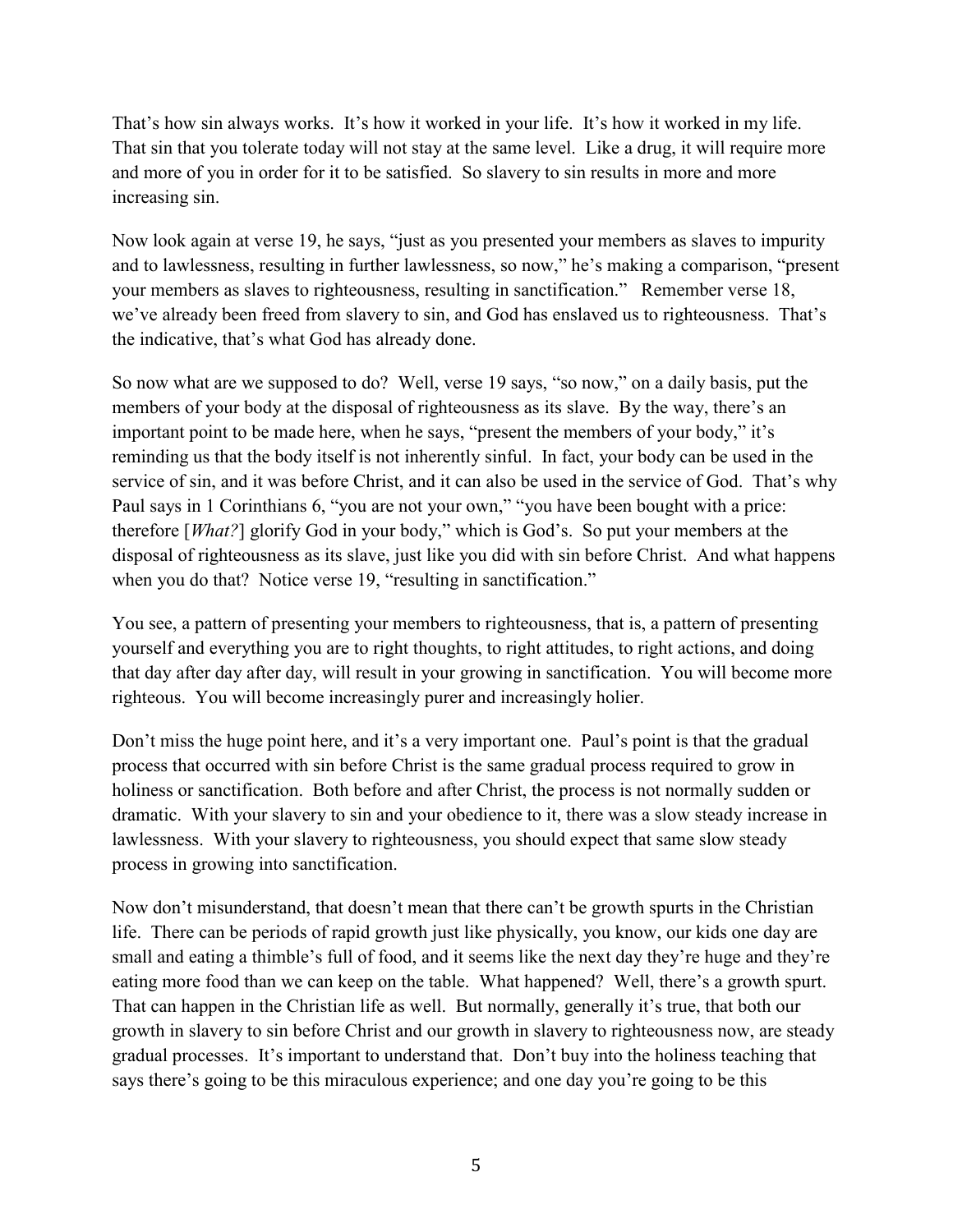struggling sinner and the next day you're going to be this catapulted to a new level spiritual saint. That's not how growth in sanctification works.

But there's a second key similarity between our slavery to sin before Christ and our slavery to righteousness now and this is really, really crucial. In fact, before I give it to you, let me just say this to you. I hate to admit this to you, but verse 19, I'm afraid I have underestimated its importance in the past. I mean you read it and it's like, well that doesn't sound on the surface like it's particularly helpful. I don't believe now that there is a passage more helpful in the New Testament to growing in sanctification than this passage, so let's see it together.

Here's a second key similarity between our slavery to sin and our slavery to righteousness, we should serve righteousness using the same means of progress. What do I mean by that? Our growth in slavery to sin then, and our growth in slavery to righteousness now, both happened the same way. And what is that way? A consistent pattern of obedience, a consistent pattern of obedience. Paul has already told us this, go back to verse 16 when he introduced this section. He says, "Do you not know that when you present yourselves to someone," watch this, "as slaves [For what?] for obedience, you are slaves of the one whom you obey." So, before Christ, how did you present your members as slaves to sin? Very simply, you obeyed the commands sin gave you, you obeyed the commands sin gave you. And you did it again and again, day after day. Sin said to you, you found yourself in a circumstance where things weren't going well, and sin said to you, "Lie! Lie because it'll get you out of this. It'll make you look better." And what did you do? You obeyed sin's command, you lied!

Or, sin came along and said, "Listen, don't worry about what God says, don't worry about all that stuff, satisfy your sexual desires however you want. You're free to do what you want. You're not hurting anyone. So satisfy your sexual desires however you want." And what did you do? What did we do? We obeyed sin. Okay, that's what I'll do. Oh, maybe we drew a line somewhere and said we're not going there, but we still were willing to obey sin. That's how it worked. Slavery to sin was about a pattern of obedience to sin's individual commands day after day.

Slavery to righteousness is also about a pattern of obedience. And what do we obey now? Well, we obey God. We obey righteousness. But how does that happen? How do we obey God? How do we obey righteousness? And the answer is what Paul is telling us, "just as," "so now," "just as," "so now." In other words, the answer is, obey righteousness the same way you obeyed sin. We hear the individual commands of God and of righteousness, and we obey them.

So here's the simple process for increasing slavery to righteousness which results in growing sanctification, simply obey, day by day, the teaching to which God has delivered us over, the Scripture. Pursuing sanctification isn't passive. Pursuing sanctification is no more passive than your sinning was. Before Christ you continually put your members at sin's disposal which led to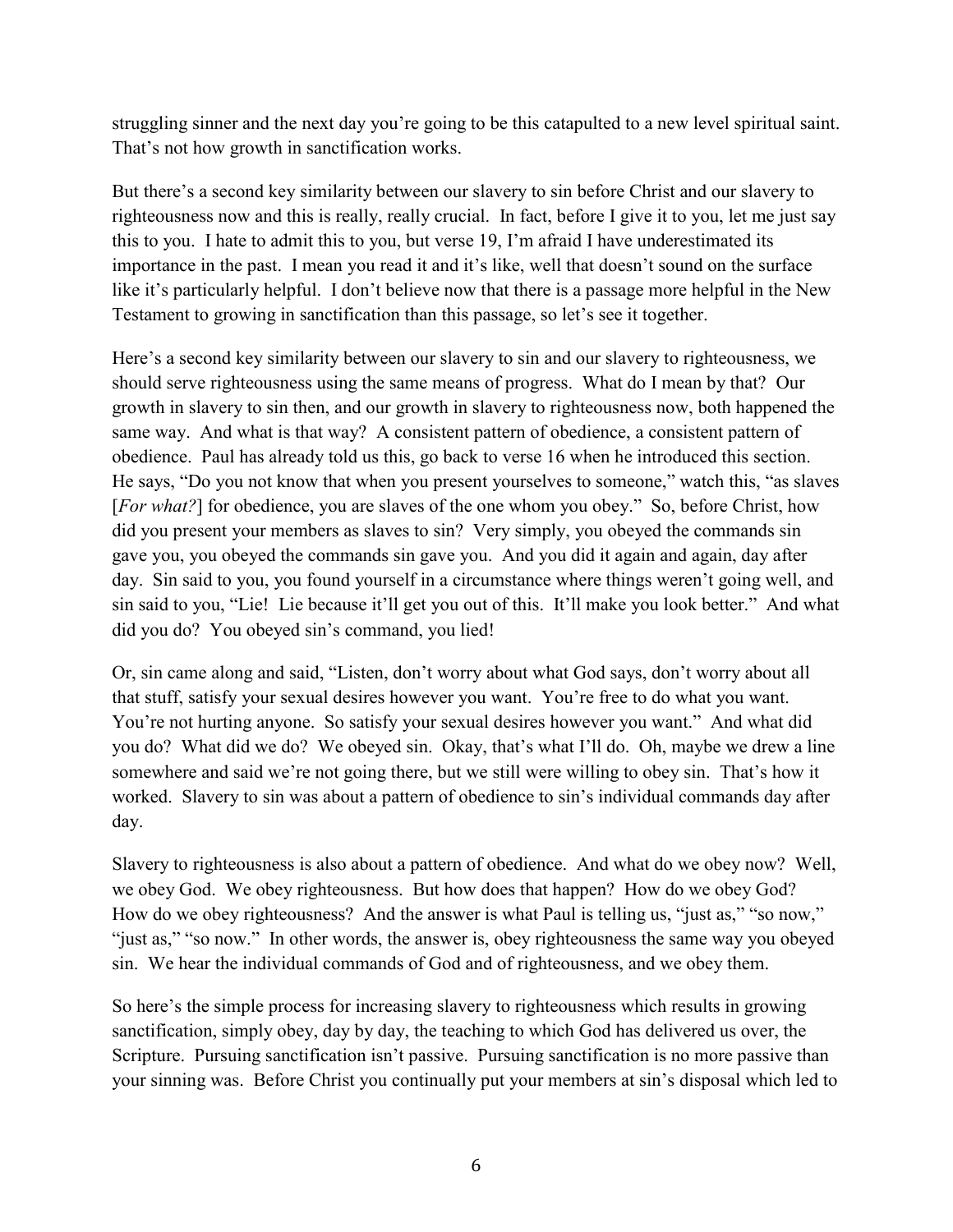ever-increasing patterns of sin. In exactly the same way, put your members at righteousness's disposal and it leads to increasing sanctification.

Scripture tells you in that same circumstance where once sin said, "Lie," you learned the Scripture, and you're in that moment, and Scripture says to you, "God is truth and He never justifies lying, tell the truth." And what do you do? You obey the Scripture. You obey God. And you say, "I'm going to tell the truth regardless of what it costs." Scripture comes along and says to you, "Don't try to satisfy your sexual desire except in the God given way we have been given in marriage." And what do you do? You say, "That's right. That's exactly right. And day after day I'm going to work at not pursuing the satisfaction of those things in ways that dishonor God." And you obey righteousness, day by day, in the same way you used to obey sin.

By the way, think about it, this is how you grow in anything. Daily patterns of obedience to the rules of that skill. That's how you become an athlete. You don't become an athlete because you pray for a miracle. You don't become an athlete because you look for a moment of crisis. No, you become an athlete by applying the rules of that sport, the rules of that skill, and doing it day after day after day after day. The same way you become a musician, you apply the rules of that skill, and you grow and you become a musician. This is also how you grow in sanctification. Just as daily obeying sin's commands led to increasing patterns of sin in your life and you became a more accomplished sinner, daily obeying the demands of righteousness, the commands of Scripture, leads to increasing sanctification. It's just that simple.

So being a slave of God and righteousness ultimately means only one thing, get this down, being a slave of God and of righteousness ultimately means only one thing, daily patterns of obedience to God's Word. That's it. Daily patterns of obedience to God's Word. And nothing could be more helpful to us, and yet nothing is immediately more repulsive to us, because we live in a day of Christians. And it was true when I was growing up. I remember I was exposed to some of this early on my Christian life and experience. We live in a day when Christians are looking for shortcuts to sanctification. Give me a pill I can take. Give me a spiritual secret. Or maybe it's an emotional experience I have, some sort of an ecstatic experience. I want an easy fix. I want a miraculous victory over sin. I want microwave sanctification. But those are not and never have been God's way.

God's way, listen carefully, is the hard work of, day by day, building patterns of obedience to the specific commands of Scripture. Christian, do you understand this? God has already given you everything you need. You don't need anything else. Think about it. He's given you a new heart. He's given you new desires. He's given you His Spirit. He's given you His Word. He's surrounded you with fellow brothers and sisters in Christ. And God Himself has enslaved you to righteousness. He is causing you to walk in His ways. You need nothing else. Just start, day by day, seeking to obey. Don't keep looking for some secret, some experience, some miracle.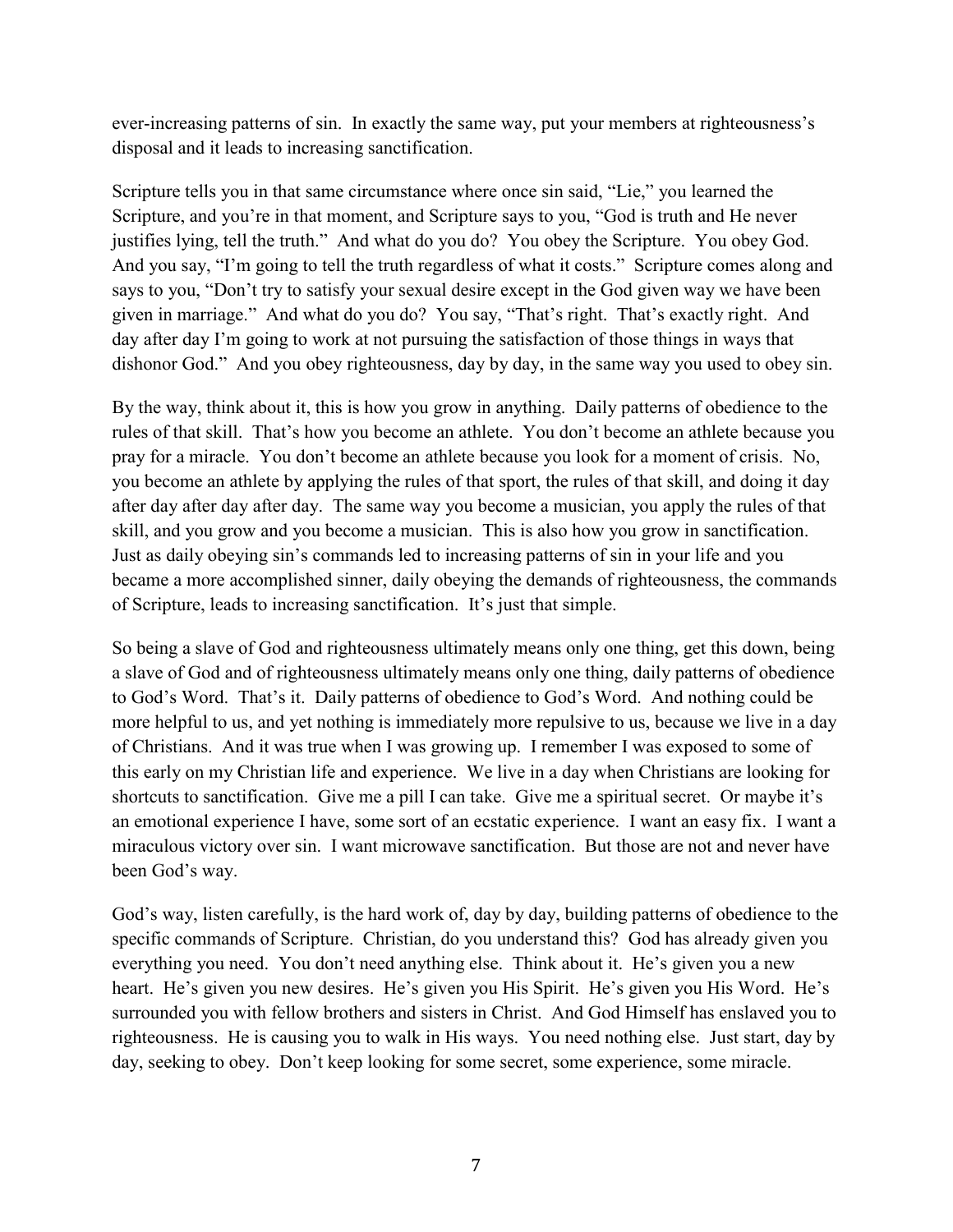I can't say it any more bluntly than Lloyd-Jones does. I love this quote, listen to what he says, "You have already received all things that pertain unto a life of godliness. You do not need another experience. You do not need some new gift. You have been given everything in Christ. You are in Him and have been from the beginning of your Christian life." And then uncharacteristically, Lloyd-Jones, he says this, "You are just a slacker and a cad, just lazy and indolent, indeed a liar if you are not living this life." And then he makes this final statement, "That is the New Testament way of preaching holiness and sanctification." Stop focusing on your weakness and what you can't do, and start, day by day, using what God has given you to obey the commands of Scripture in the same way you used to obey the commands of sin.

Now I want, for just a moment, to go back to the first half of verse 19. Why does Paul use this picture of slavery? Notice what he says in the first part of verse 19, "I am speaking in human terms because of the weakness of your flesh." Clearly, he uses this image of slavery throughout this paragraph to clarify the truth for us. That reminds us, by the way, that illustrations, even imperfect ones, help us grasp the truth. But why this illustration on slavery? I mean after all, this is an illustration that risks so much misunderstanding. In fact, some of us here are uncomfortable with this illustration. Why this illustration? Listen carefully, it's because no other illustration would help us understand the total undivided commitment we now owe God. Tom Schreiner, in his commentary, puts it this way, "The image of slavery rightly denotes that God is our master to whom we owe total commitment."

At the same time, in verse 19, Paul acknowledges that while this illustration is useful to make that point, it isn't perfect. Why? Because there are profound differences between human slavery and our slavery to God. There are a number we could make, let me give you three very quickly. Here are the profound differences between human slavery and our slavery to God. This is why it's a good illustration, but it's not perfect.

Number one, because we are not merely slaves, but we are adopted children of the Father and brothers and sisters of Jesus Christ. Romans 8:15 says, we now cry out, "'Abba! Father!'" Turn to John 15. John 15, I want you to see what Jesus Himself says in verse 15. During the upper room discourse, he says to His disciples, "'No longer do I call you slaves,'" no longer, "'for the slave does not know what his master is doing; but I have called you friends, for all things that I've heard from My Father I have made known to you.'" Here's why the image of slavery, it makes one major important point, but it doesn't tell the whole story, because Jesus has made us His friends. We are adopted by the Father. We are His brothers and sisters in Christ. So, that's why this illustration, as effective as it may be in one sense, is weak in another.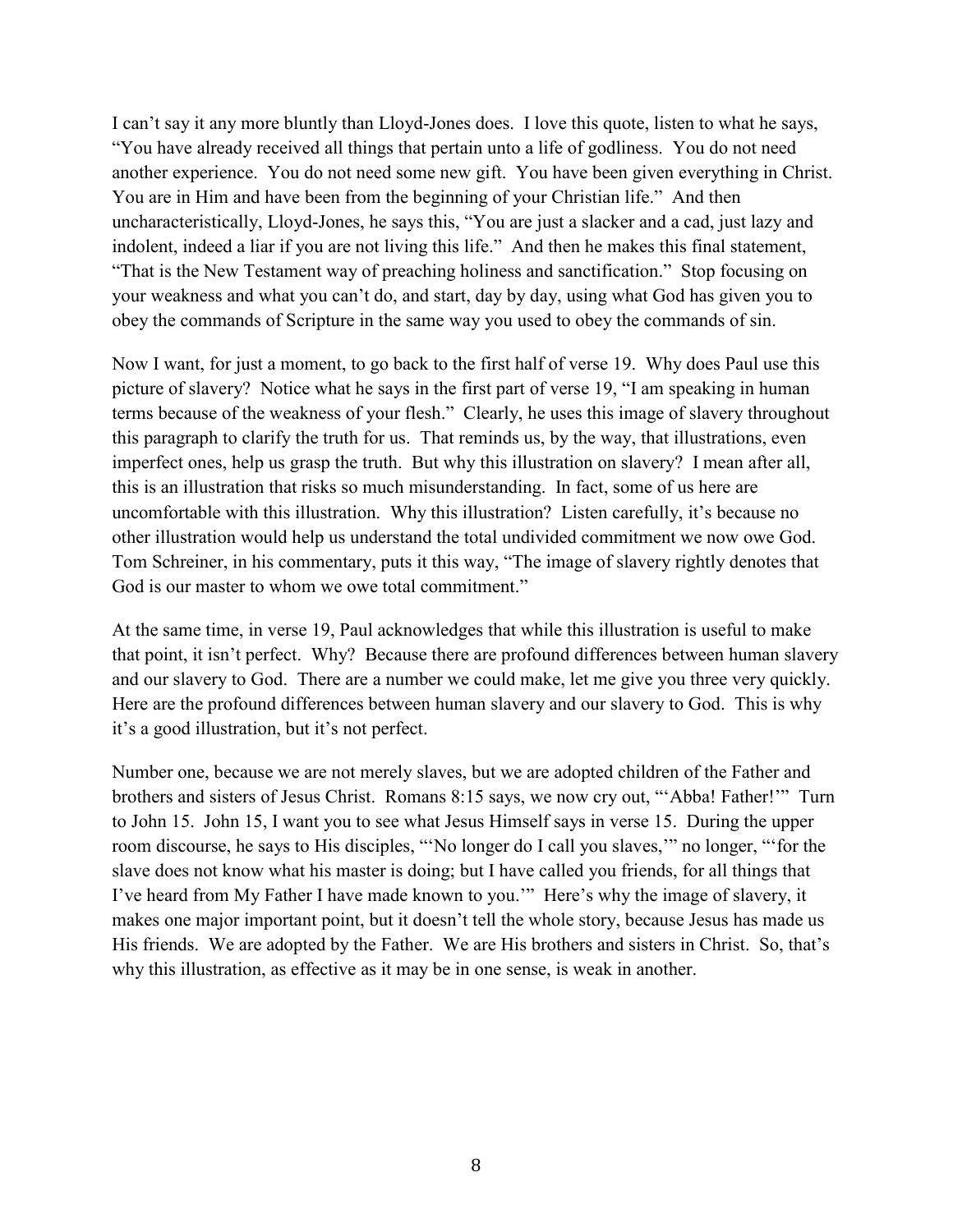There's a second reason, our new Master's commands are light and true freedom. They're not slavery at all. Turns out, His commands to us give us real freedom. Look at verse 10,

If you keep My commandments, you will abide in My love; just as I have kept My Father's commandments and abide in His love. These things I have spoken to you so that My joy may be in you, and that your joy may be made full.

Turns out that the commands of Christ, that some people could think are slavery, are in fact true freedom. They set us free to be who God made us to be. They give us joy. In John 8 Jesus says, "the truth will set you free."" In Matthew 11:30, he says, "'My yoke is easy and My burden is light." In 1 John 5:3, "His commandments are not burdensome." John Chrysostom, the early church father, was right when he said that "serving Christ as His slave is better than any freedom."

There's a third profound difference between human slavery and our slavery to God. Verse, number three rather, our new master loved us so much that He offered His own life to redeem us. Again, here in John 15, look at verse 12. "'This is My commandment, that you love one another,'" underline this, let this sink into your soul, "'just as I have loved you.'" Christian, Christ has loved you from eternity past. But that's not the ultimate expression of His love. Notice verse 13, here's the ultimate expression, "'Greater love has no one than this, that one lay down his life [*For his what?*] his friends.'"

Listen, your new Master is such a loving gracious Master that He bought you with Himself, with His own life, so that He could redeem you. First Peter 1:18-19,

you were not redeemed with perishable things like silver or gold from your futile way of life inherited from your forefathers, but with precious blood as of a lamb unblemished and spotless, the blood of Christ.

I love the way Ephesians 5:2 puts it, "Christ loved us and gave Himself up for us, an offering and a sacrifice to God as a fragment aroma." He gave Himself for us. That's what we celebrate in the Lord's Table. Bow your heads if you would.

Our Father, we thank You for the blood of our Lord Jesus Christ. We thank You that He poured out His life in the violent death of a sacrifice, the Lamb of God, Your Lamb, offering Himself in our place. Lord, we thank You that every sin we have ever committed, or ever will commit, those of us in Christ, or those who will, someday, be in Christ, that every single sin, He paid for in full, and we are forgiven, free, justified, Your children, His friends.

Father, we thank You, we bless You. Help us to live in light of what we've learned this morning. Help us to grow in a daily pattern of obedience to You and to Your Word. And in so doing, to see our sanctification increase, just like sin did when we practiced sin before.